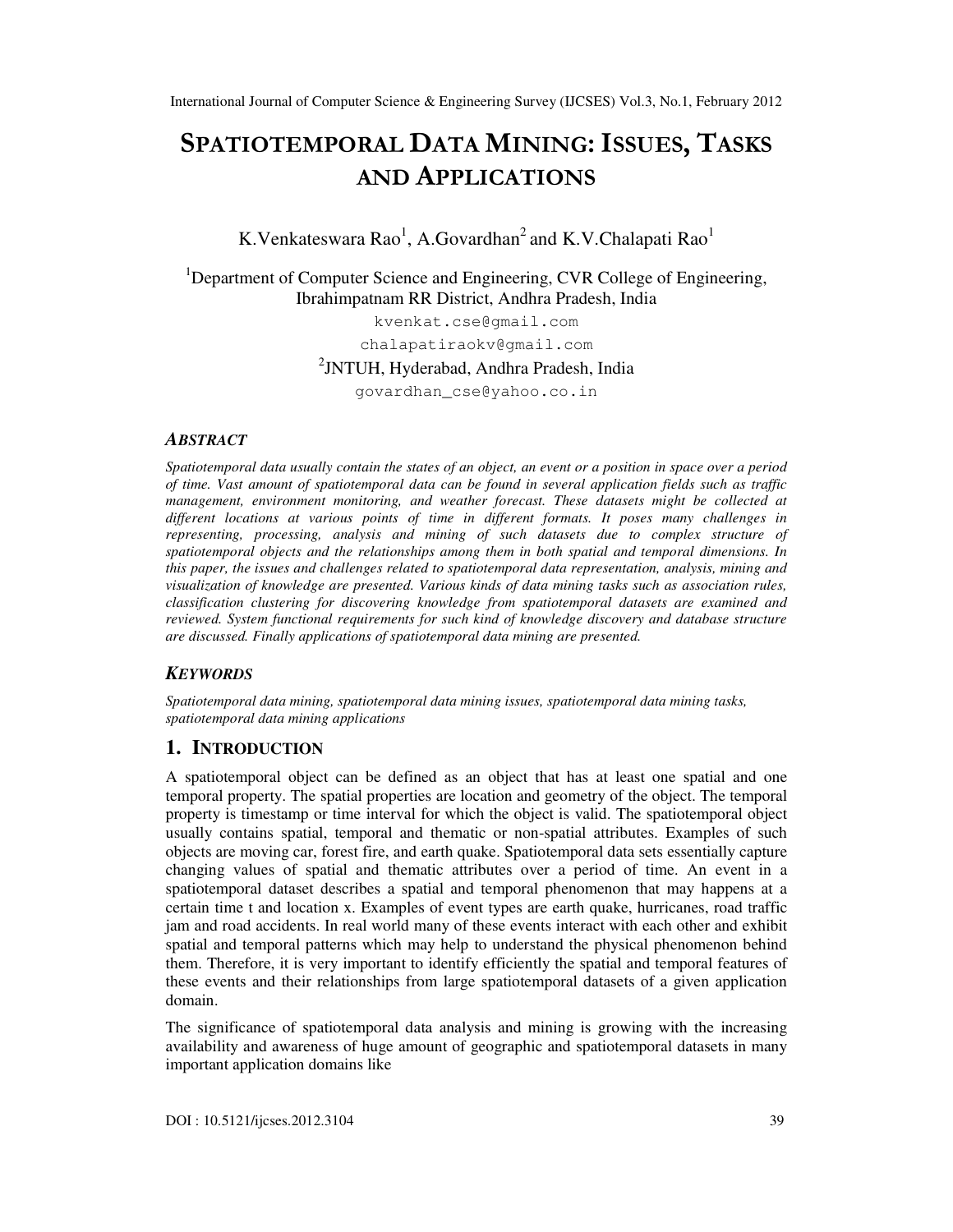- Meteorology: all kinds of weather data, moving storms, tornados, developments of high pressure areas, movement of precipitation areas, changes in freezing level, droughts.
- Biology: animal movements, mating behavior, species relocation and extinction.
- Crop sciences: harvesting, soil quality changes, land usage management, seasonal grasshopper infestation.
- Forestry: forest growth, forest fires, hydrology patterns, canopy development, planning tree cutting, planning tree planting.
- Medicine: patients' cancer developments, supervising developments in embryology.
- Geophysics: earthquake histories, volcanic activities and prediction.
- Ecology: causal relationships in environmental changes, tracking down pollution incidents.
- Transportation: traffic monitoring, control, tracking vehicle movement, traffic planning, vehicle navigation, fuel efficient routes.

In addition to these individual areas, combinations of phenomena are also of interest. For example what changes in forests can be linked to which kind of animal behavior, which weather developments are responsible for grasshopper infestation. Moreover, some combinations pose particular planning challenges. For example, extreme weather events require rerouting of cars, planes, and ships.

Modeling and representation of spatiotemporal phenomena is complex due to two reasons. First reason is continuous and discrete changes of spatial and non spatial properties of the spatiotemporal objects. The second one is the influence of collocated neighboring spatiotemporal objects on one another. For example spread of fire is influenced by rain and changing wind speed and direction. Understanding spatiotemporal phenomena calls for processing, analysis and mining of vast amounts of spatiotemporal data along spatial, temporal and thematic attribute dimensions at multiple levels of granularity.

Spatiotemporal analysis can be categorized as temporal data analysis, spatial data analysis, dynamic spatiotemporal data analysis and static spatiotemporal data analysis. The temporal data analysis fixes the spatial dimension and analyzes how thematic attributes data change with time. Analysis of rainfall, temperature and humidity of a given region over a period of time is an example of this kind. The spatial data analysis analyzes how thematic attributes data changing with respect to a distance from a spatial reference at a specified time. Study of change in temperature and humidity values when moving away from sea coast at a given time is an example of this type. The dynamic spatiotemporal data analysis fixes thematic attributes dimension and analyzes how spatial properties change with time. Analysis of moving car data, spread of fire are examples of this category. The static spatiotemporal data analysis fixes the temporal and thematic attribute dimensions and studies the spatial dimension. An example of this is finding locations having same rainfall at same time. Analysis of large volume of spatiotemporal data without fixing any dimension is very difficult and complex. However the data mining can be used to uncover unknown patterns and trends within the data.

Spatiotemporal data mining is an emerging research area dedicated to the development and application of novel computational techniques for the analysis of large spatiotemporal databases.

It encompasses techniques for discovering useful spatial and temporal relationships or patterns that are not explicitly stored in spatiotemporal datasets. Usually these techniques have to deal with complex objects with spatial, temporal and other attributes. Both spatial and temporal dimensions add substantial complexity to the data mining process. Classical data mining techniques often perform poorly when applied to spatiotemporal data sets for many reasons. First, spatial data is embedded in a continuous space, whereas classical datasets are in discrete notions like transactions [1]. Second, a common assumption about independence of data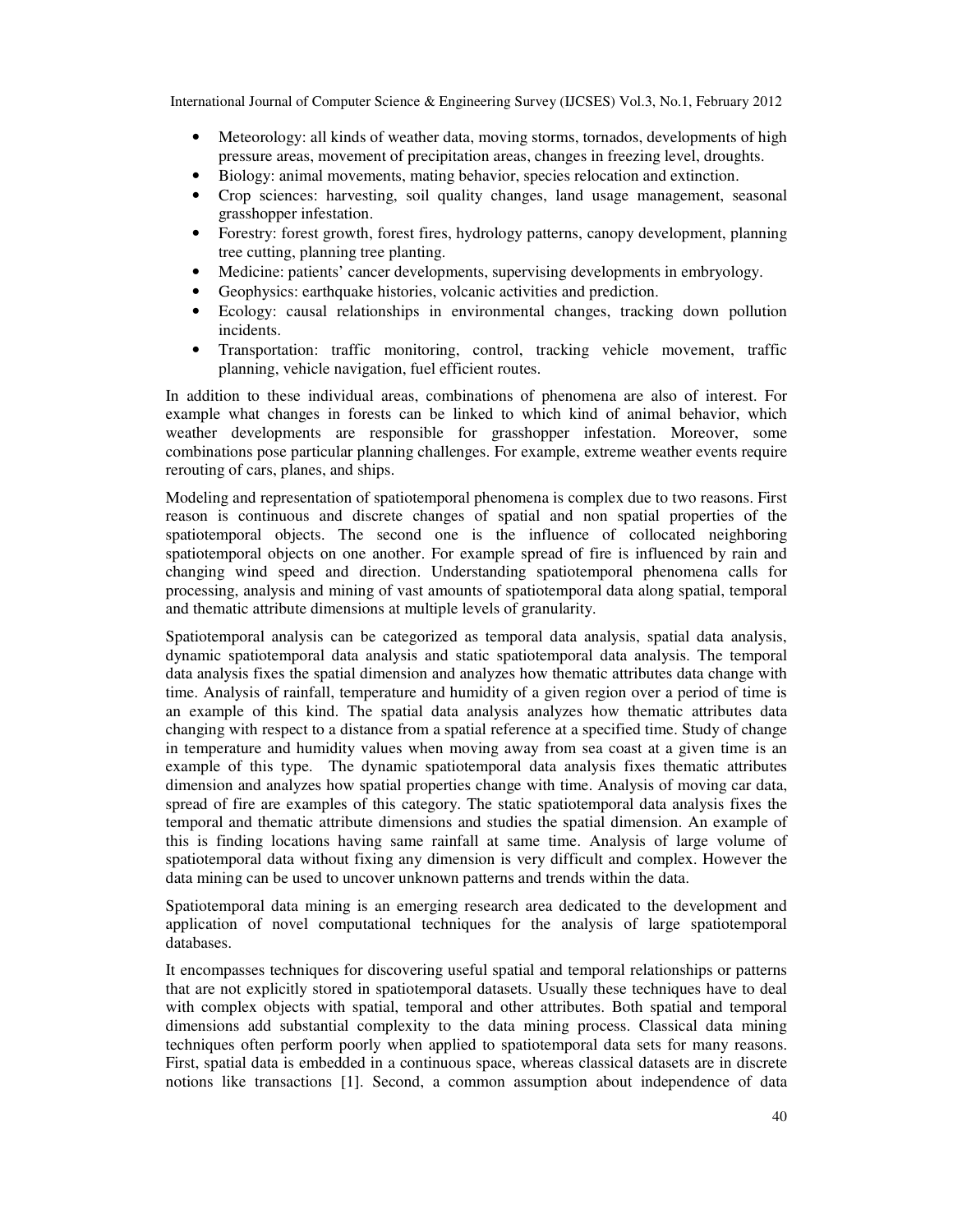samples in classical statistical analysis is generally false because spatial data tends to be highly auto-correlated. Others include categorization of spatiotemporal patterns, interest measures to quantify them and design of computationally efficient and scalable algorithms to mine their instances.

This paper is organized as follows. Section 2 describes issues and challenges in general for spatiotemporal data mining. Different kinds of spatiotemporal data mining tasks and issues related to those tasks are discussed in section 3. Approach for modeling spatiotemporal data mining application and example applications are presented in section 4. Section 5 concludes the paper.

## **2. ISSUES AND CHALLENGES**

General issues and challenges in representation, processing, analysis and mining of spatiotemporal data are described below.

- 1. Design and development of robust spatiotemporal representation and data structures is the fundamental issue for spatiotemporal data handling, analysis and mining.
- 2. The unique characteristics of spatiotemporal datasets are that they carry distance and topological information which require geometric and temporal computation.
- 3. Spatial and temporal relationships like distance, topology, direction, before and after are information bearing. They need to be considered in spatiotemporal data analysis and mining.
- 4. Spatial and temporal relationships are implicitly defined. They are not explicitly encoded in a database. These relationships must be extracted from data. There is a trade-off between preprocessing them before the actual mining process starts and computing them on-the fly as and when they are actually needed.
- 5. Scale effect in space and time is a challenging issue in spatiotemporal data analysis and mining. Scale in terms of spatial resolution or temporal granularity can have a direct impact on the kind and strength of spatiotemporal relationships [2] that can be discovered in datasets.
- 6. The unique characteristic of spatiotemporal datasets requires significant modification of data mining techniques so that they can exploit the rich spatial and temporal relationships and patterns embedded in the datasets.
- 7. The attributes of neighboring patterns may have significant influence on a pattern and should be considered. For example, spatiotemporal event like hurricane will have influence on traffic jam pattern.
- 8. Many rules of qualitative reasoning (ex: transitive property) on spatial and temporal data provide a valuable source of domain independent knowledge that should be taken into account when generating patterns. How to express rules and how to integrate them with spatiotemporal reasoning mechanism is an issue.
- 9. Visualization of spatiotemporal patterns and phenomena, scalability of data mining methods, data structures to represent and efficiently index spatiotemporal datasets are also challenging issues.
- 10. Development of efficient techniques for visualization of spatiotemporal knowledge and interaction facilities for gaining an insight of underlying phenomena represented by the knowledge is another challenge. This requires the results of spatiotemporal data mining are to be embedded within a process that interprets the results for further properly structured investigation into reasons behind the results.
- 11. Development of effective visual interfaces for viewing and manipulating the geometrical and temporal attributes of spatiotemporal data is another challenge.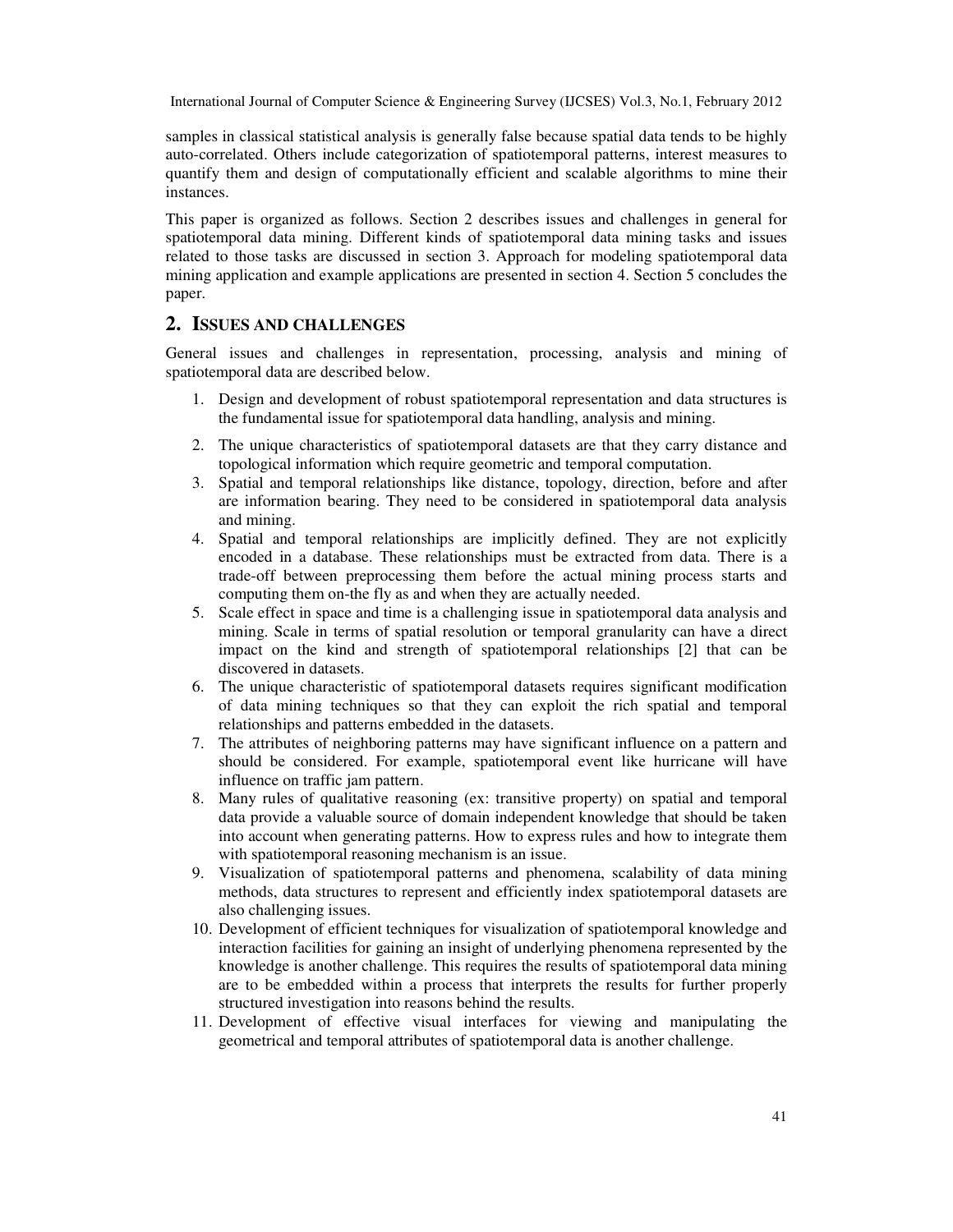## **3. SPATIOTEMPORAL DATA MINING TASKS**

Regular structures in space and time, in particular, repeating structures, are often called patterns. Patterns that describe changes in space and time are referred to as spatiotemporal patterns. Spatiotemporal data mining tasks are aimed at discovering various kinds of potentially useful and unknown patterns and trends from spatiotemporal databases. These patterns and trends can be used for understanding spatiotemporal phenomena and decision making or preprocessing step for further analysis and mining. Depending on kind of knowledge to be mined, various spatiotemporal data mining tasks are described in this section.

#### **3.1 Multidimensional analysis of spatiotemporal data**

The multidimensional approach for data analysis is based on the concept of facts analyzed with respect to various dimensions. Spatiotemporal data carries multi-dimensional information such as time, location, geometry and non-spatial attributes of spatiotemporal objects. Multidimensional spatiotemporal data model integrates spatial and temporal structures to model the existence of spatial objects over time. It also supports multiple concept hierarchies for the dimensions like time, location and other attributes. This facilitates spatiotemporal data aggregation on the dimensions and dimension hierarchies which results into cuboids of spatiotemporal data cube. This data cube can be used by spatiotemporal on-lone analytical processing tools [3] to perform static and dynamic spatiotemporal data analysis as well as temporal and spatial data analysis. Multidimensional model of spatiotemporal data enables to discover evolution rules which describe the manner in which spatial entities change over time. The issue here is development of new methods and techniques for high-dimensional fast analysis and aggregation of spatiotemporal data [4,5,6].

#### **3.2 Spatiotemporal Characterization**

Characterization of spatiotemporal data is performed by applying attribute oriented induction based generalization technique. Generalization is performed on spatial, non-spatial and/or temporal attributes. The attribute oriented induction does the aggregation either by attribute removal or attribute generalization. The attribute generalization involves use of concept hierarchies defined on the attribute dimension for data aggregation. Based on the order in which the generalization of attributes is done, there are different types of generalization. Spatial data dominant generalization [7] fixes the temporal dimension and does generalization of spatial attributes first and then proceeds to generalize non-spatial attributes next. Non-spatial data dominant generalization [7] fixes the temporal dimension and performs generalization on nonspatial attributes first, then generalizes spatial attributes next. Similarly spatial dimension can be fixed for characterization of non-spatial attribute data of a particular location over temporal dimension or non-spatial dimension can be fixed to characterize spatial attributes over temporal dimension. Characterization of spatiotemporal data needs the incorporation of statistical techniques used in application domains for computation and presentation. For example, characterization of climatic conditions of a given geographic region over a period of time has to consider correlations, seasonal effects and extreme values over a period of time [8].

## **3.3 Spatiotemporal Topological Relationship discovery**

The topological relationships between two spatial objects at an instance of time can be any one among disjoints, meets, overlaps, contains, covers, intersects and equals. This relationship may change over time. Discovering the time-varying topology among objects involves processing the evolution of the spatial objects and computing topological relationship among them at different points of time [2]. The topological relationships among spatial objects can be represented using a graph in which nodes represent spatial objects and the edges represent topological relationship between the nodes. So discovery of time-varying topology results in producing a series of such graphs representing the topological relationships among the spatial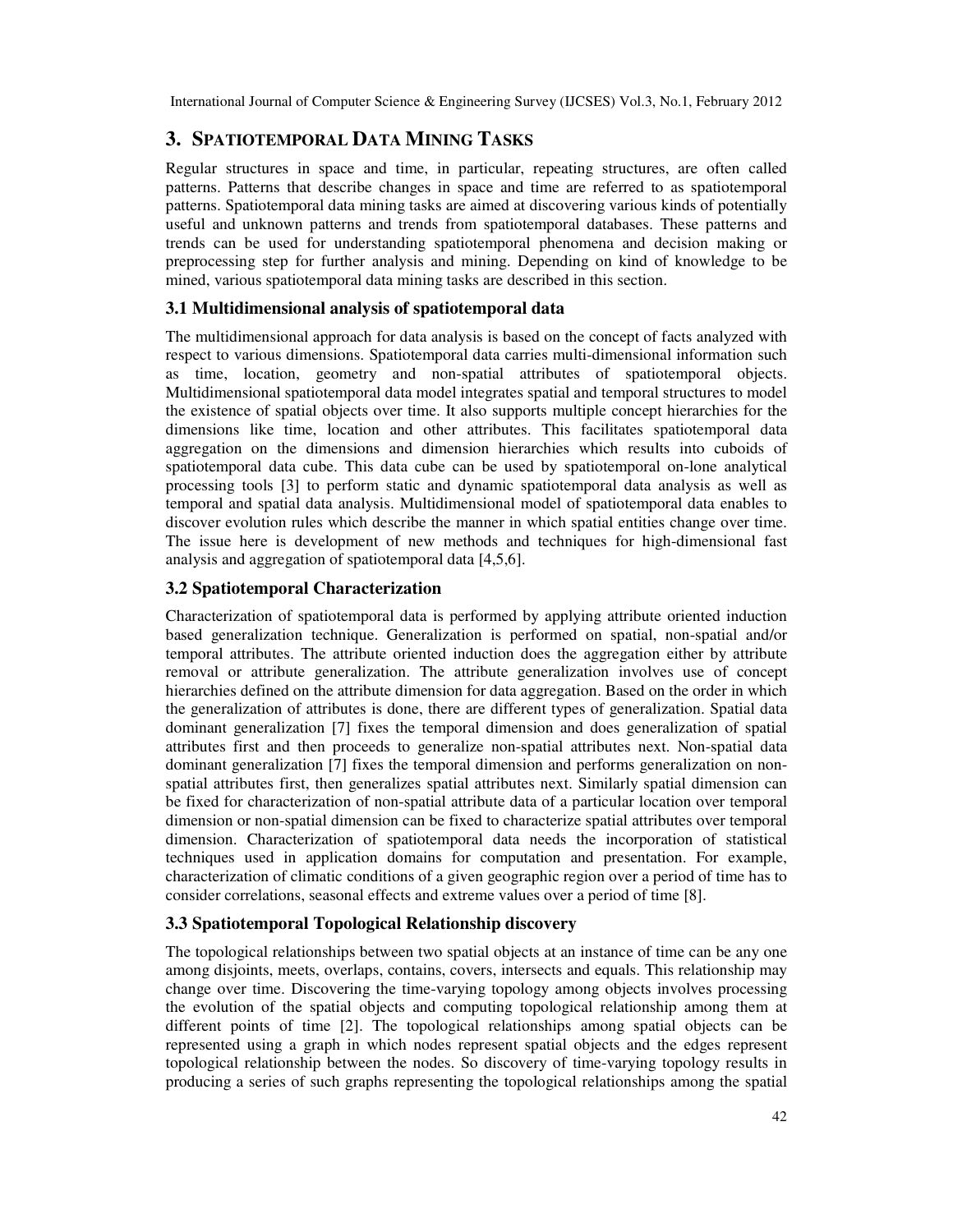objects for different time intervals. Experimental program to detect spatiotemporal topological relationships between boundary lines of land parcel is developed in [9].

#### **3.4 Mining Spatiotemporal Topological Relationship Patterns**

The topological relationship between two spatial objects may change if geometry or location of any one of the spatial objects changes. The geometry and location changes of spatial objects with time are generally captured and stored in spatiotemporal databases. The changing topological relationship among spatial objects with time is represented using spatiotemporal topological relationship pattern [10]. For example, the topological relationship change between two spatial objects O1 and O2 from time t1 to t4 is shown in Fig., 1. The topological relationship pattern for this example can be represented as D-O-C-T where D, O, C, T corresponds to disjoints, overlaps, contains and touches respectively. Support for such patterns can be computed so that it can be used in decision making. If these patterns appear more than specified number of times, then they are called periodic patterns.



Fig 1:Topological Relationship in an interval [t1,t4]

#### **3.5 Spatiotemporal Neighborhood**

Every spatiotemporal object associated with some position(x, y) in space and a valid timestamp (ts). Two spatiotemporal objects o1, o2 are spatial neighbors if the spatial distance between them is less than specified neighborhood threshold value. The spatial distance between o1, o2 can be computed as SQRT  $((o1.x - o2.x)^2 + (o1.y - o2.y)^2)$ . Similarly 01 and 02 are temporal neighbors if temporal distance between them is less than specified time window. The temporal distance can be computed as modulus of (o1.ts  $-$  o2.ts). The o1 and o2 are spatiotemporal neighbors if they are both spatial neighbors and temporal neighbors. The purpose of the spatiotemporal neighborhoods is to provide regions in data where knowledge discovery tasks such as clustering and outlier detection can be focused. Methods to generate spatial neighborhoods and to discrtize temporal intervals are developed in[11] and tested on real life datasets related to sea surface temperature. To capture the concept of "nearby", a neighborhood set N is defined as a set of objects such that every pair of objects in the set are spatiotemporal neighbors. Neighborhood set computation can be used as a preprocessing step to clustering, outlier detection, and collocation pattern discovery and also in online analytical processing. An algorithm for generation of spatiotemporal dynamic neighborhood is proposed and evaluated in [12] for discovering tele-connected flow anomalies.

#### **3.6 Spatiotemporal Association Rules**

Spatiotemporal Association rules (STARs) can be categorized into three types. 1. Spatiotemporal association rules involving moving or migrating objects from one region to another region. 2. Spatiotemporal association rules involving topological relationships. 3. Spatiotemporal association rules which are having thematic information of spatial objects.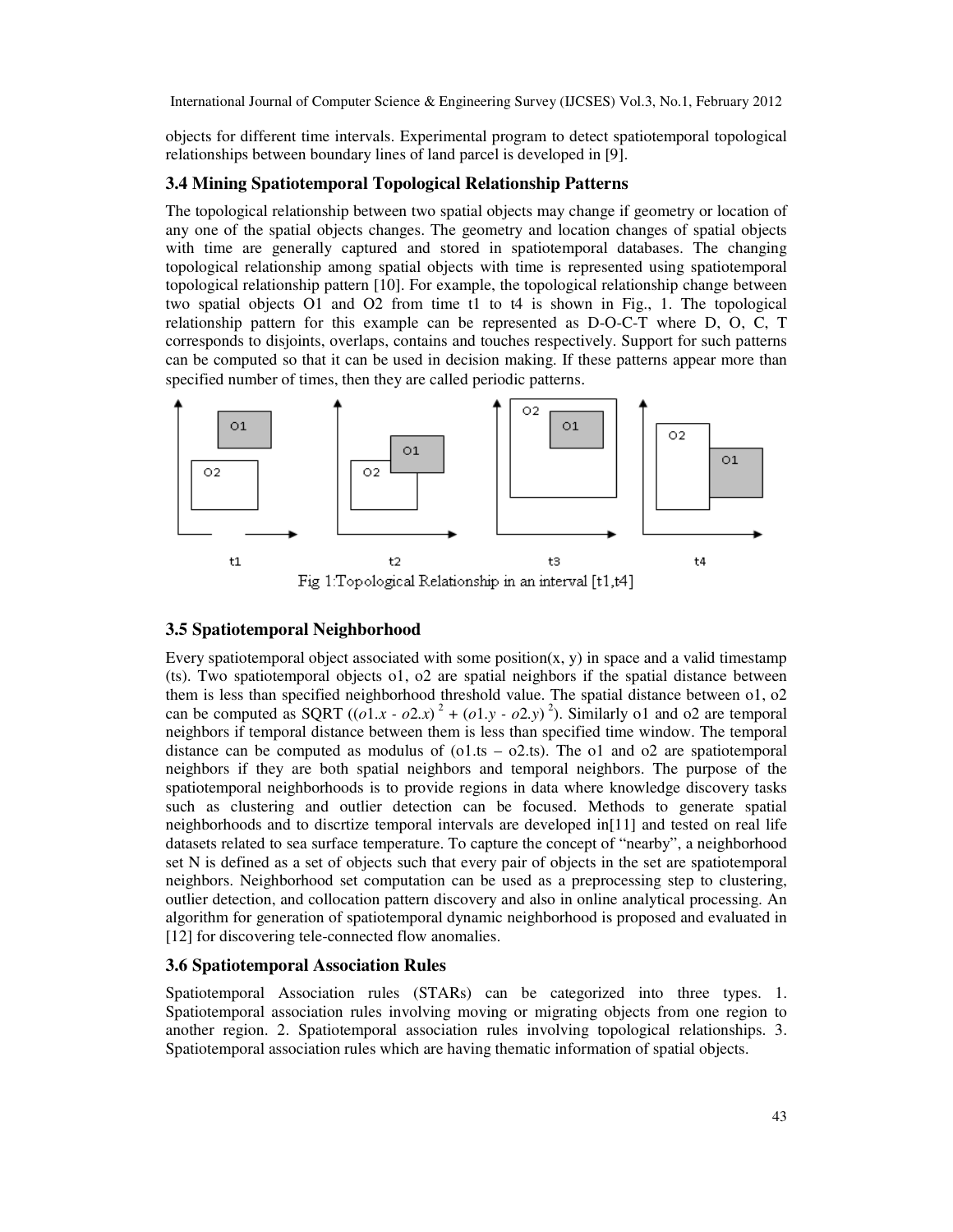#### **3.6.1.1 STARs involving moving objects**

This category of STARs [13] describes how objects move between regions over time. A STAR that represents spatial objects satisfying conditions q and migrated from one region, say  $r_i$  to another region, say  $r_j$ , during time period  $[t_1, t_2]$  can be specified as

 $(r_i, t_1, q) \Rightarrow (r_j, t_2)$  [s%, c%] where s is support of the rule and c is the confidence of the rule.

The support is the number of spatial objects that migrated from region  $r_i$  to the region  $r_i$  in time period  $[t_1,t_2]$  divided by the total number of distinct objects that satisfy q during time period  $[t_1,t_2]$  and are contained in any of the region in antecedent or consequent of the rule. The confidence is defined as the ratio of the number of objects migrated to the total number of objects in region  $r_i$  at time  $t_1$ . For example, let R1 and R2 be two spatial regions. R1 contains spatial objects a,b,c,d,e,f and R2 contains spatial objects g,h,i at time t1. Due to migration of the objects, R1 contains the objects a,c,d and R2 contains b,e,f,g,h,i at time t2. The following association rule with support and confidence can be specified.

 $(R1,t1,q)$  =>  $(R2,t2)$  [33%, 5%] where s[ $(R1,t1,q)$  =>  $(R2,t2)$ ] = 3/9=0.33 and

 $c[(R1,t1,q) \Rightarrow (R2,t2)] = 3/6=0.5$ 

Based on the analysis of migration of objects among regions over time, spatiotemporal regions can be characterized as stationary regions, high traffic regions. The later can further be characterized as sources, sinks and thoroughfares. A region r is a stationary region over time interval TI, if the ratio of number of objects remain in r and total number of objects in r during TI is more than user specified minimum support ( say min\_sup). A region r is a source if the ratio of number of objects left r to the total number of objects in r during TI is more than min sup. A region r is a sink if the ratio of number of objects entered r to the total number of objects in r during TI is more than min\_sup. If a region is both sink and source, then it is identified as thoroughfare.

#### 3.6.1.2 **STARs involving topological relationships**

These rules involve spatial topology predicates like S\_overlaps, S\_Intersects and Temporal predicates like T\_covers, T\_Overlaps or spatiotemporal topological predicates such as ST\_Disjoints, ST\_Touchs, ST\_Overlaps. Mining this kind of rules need preprocessing of spatiotemporal data to find topological relationships and organizing those results to apply association rule mining technique or modifying the technique to generate association rules from raw spatiotemporal data. For example, ST\_Overlaps (LandParcel1, Flood, Duration1) and T\_Covers(Season1,Duration1) => Yield ( LandParcel1, Low, Season1 ) is an association rule of this type.

## **3.6.1.3 STARs involving Thematic attributes**

Association rules involving spatial, temporal features and thematic attributes or non-spatial attributes fall in this category. Some kind of preprocessing may be required while generating this type of rules. For example rain(Ri ,t1) and neighborhood(Rj , Ri) => flood(Rj,t2)[s%,c%] needs neighborhood computation.

## **3.7 Spatiotemporal data classification**

The spatiotemporal data classification is a supervised learning technique. It is a two step process, model building and model Usage. The model building stage takes classified spatiotemporal dataset as input and construct the model using classification techniques like Decision Trees, Neural Networks, Genetic algorithms or Rough sets[14]. Then the model is tested for its accuracy using spatiotemporal test dataset. The model if it is acceptable will be used to classify the new spatiotemporal objects whose class label is unknown. The techniques used for non-spatial data classification need modification to accept spatial objects and their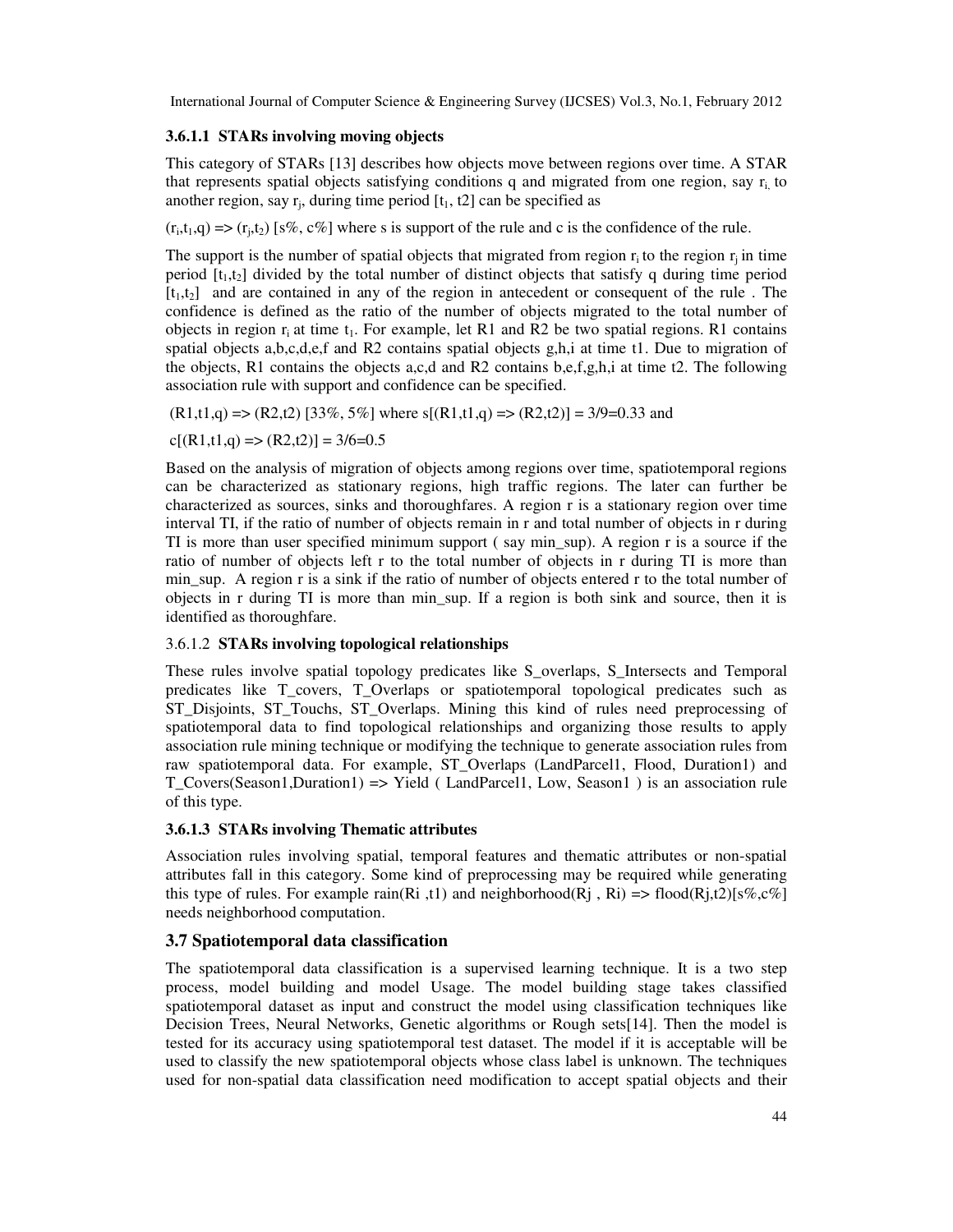changes with time. For example, input layer of a neural network based classifier takes attribute values of an object as one record to compute weights of connections and error in back propagation learning technique. But in case of spatiotemporal data, the attribute values of the spatial objects including its location, shape at different timestamps are to be considered as one record for the input layer. Grouping of regions into known categories based on known climate conditions [8] using Bayes' theorem is an example for spatiotemporal classification.

#### **3.8 Trend Prediction or Detection**

Trend prediction is an important task in spatiotemporal data mining. The prediction of events occurring at particular geographic locations is very important in several application domains. Examples of problems which require location prediction include crime analysis, cellular networking, and natural disasters such fires, floods, droughts, diseases, and earthquakes. The location and/or geometry of a moving spatial object are dynamic attributes which are function of time and other non-spatial attributes whose values change continuously. For example, location and geometry of moving cyclone depends on time, wind speed, direction and pressure. Input output pairs denoted by  $(xi,yi)$  are approximated by a function of the form  $y = f(x)$  and used for prediction. For example, it is possible to predict the spread of a disease to different regions based on the geographic locations, highway networks, temperature, wind velocity, time and many other factors using regression and other predictive modeling methods [4]. Spatial Autoregressive Model (SAR) for linear regression and neural network based approach or support vector machines for nonlinear regression are used in prediction of climate conditions [8]. Bayesian statistical approach is used in trend prediction of total mercury in Lake Erie [15].

#### **3.9 Spatiotemporal data clustering**

Clustering is one of the major data mining methods for knowledge discovery in large databases. It is the process of grouping large data sets according to their similarity. Spatiotemporal clustering algorithms [16,17] have to consider the spatial and temporal neighbors of objects while extracting the clusters. Spatiotemporal clustering has many variants as described below due to varying requirements of different applications.

- 1. Clustering of regions or locations based on non-spatial attribute values of spatiotemporal objects over a period of time in a given geographic area. If this is applied to traffic management in a city, the resulting spatiotemporal clusters shows regions of more traffic at different points of time in a day.
- 2. Clustering of spatiotemporal objects which are moving through the regions over a period of time. If this is applied to moving objects like animals, the resulting clusters shows herd evolvement and behavior of animals [18]. If it is applied to user history [19], then the representatives like centroids or medoids of resulting spatiotemporal data clusters give mobility user profile [19,20].
- 3. Discovering moving clusters [21,22] from spatiotemporal data where the cluster identity remains same but the objects in the cluster may not be same. If this is applied to moving vehicles, the resulting clusters model the behavior of traffic movement in a given region over a period of time.
- 4. Trajectory clustering [23] is the process of grouping of similar trajectories during a specific time period. One approach for trajectory clustering is partition-and-group framework [24] in which each trajectory is partitioned into a set of line segments and then similar line segments are grouped together to form a cluster. The issues in trajectory clustering are (i) identifying similarity function (ii) how clustering is to be performed. Trajectory clustering can be used in air space monitoring and traffic planning and control applications [25].
- 5. Shape clustering [26] technique groups the data points based on spatial density. For example, the data points that are packed within a predefined distance can be classified as one group, while the data points that are sparse outside of the neighborhood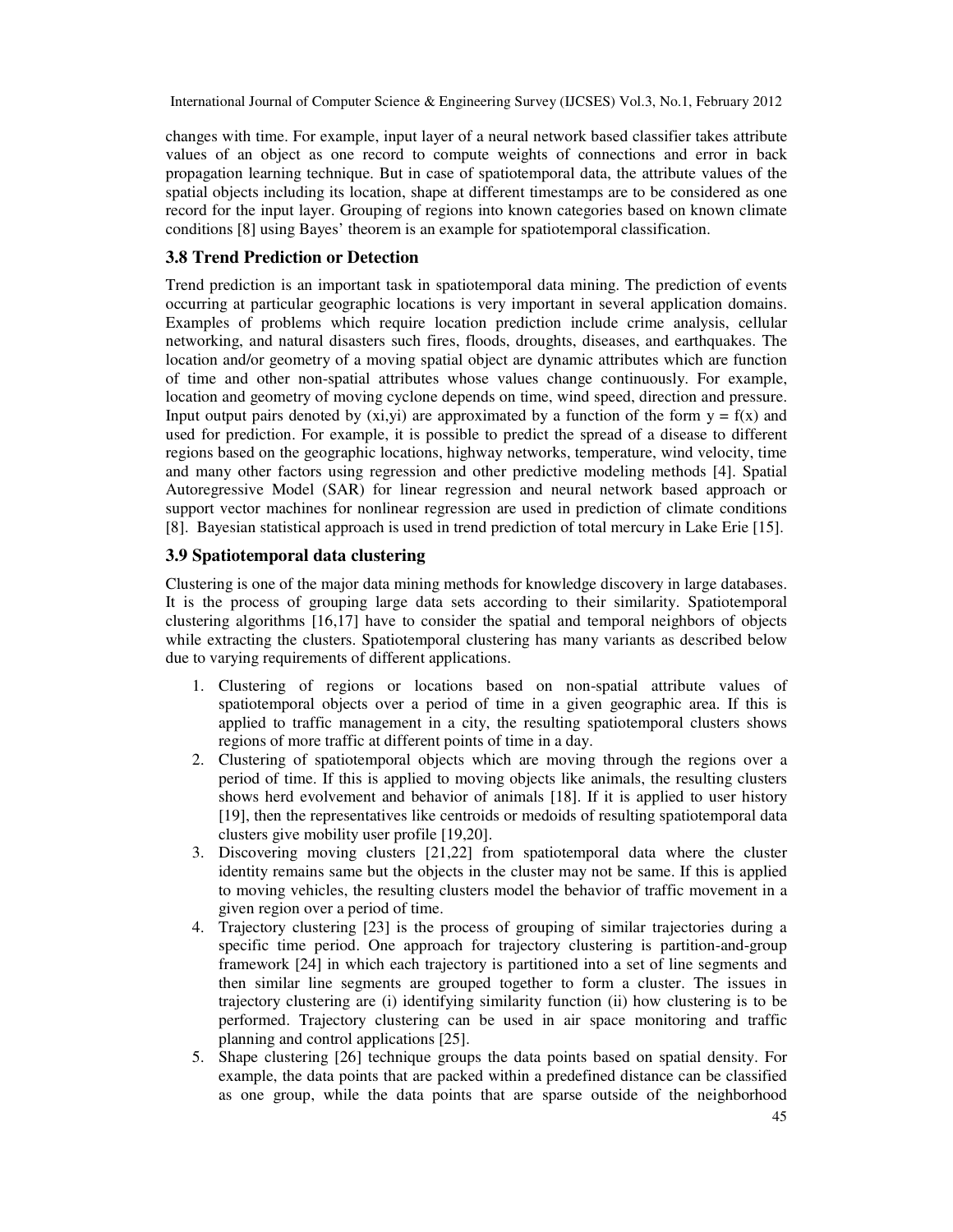distances can be clustered as another group. Then a shape based tracking algorithm [26] can be used to track and monitor those clusters in a sequence of images. An example of this type is monitoring of ocean objects [26].

#### **3.10 Spatiotemporal outlier analysis**

Outlier analysis discloses strange objects which appear to be inconsistent with the other objects in the dataset. The outlier objects deviate too much from other observations. The spatiotemporal outlier can be defined as a spatial referenced object whose non-spatial attribute values are significantly different from those of other objects in its spatial and temporal neighborhoods [27,28,29]. For example, a fast moving vehicle over taking many other vehicles over long period of time may not fit into any moving cluster and it can be detected as an outlier. A three step approach proposed in [27] for discovering spatiotemporal outliers is different from general approaches such as distribution based, depth based and distance based described in [28] for outlier detection. An algorithm is proposed in [29] for discovering spatiotemporal outliers and causal relationships between them. An algorithm for spatiotemporal outlier detection is proposed in [30] and used for detecting outlier sequences in precipitation data. A roughest approach is described in [31] for spatiotemporal outlier detection.

#### **3.11 Spatiotemporal Collocation pattern or episode discovery**

A spatiotemporal collocation pattern represents two or more object types whose instances are often located in spatial and temporal proximity. A collocation episode is a sequence of spatiotemporal collocation patterns with some common object types across consecutive time slots. Spatiotemporal collocation discovery uncover the existence of two or more types of spatial features that frequently locate together. For example, sets of different types of objects that change directions, speed, and geographic locations in a similar way and move close to each other for some period. An instance of this example is patterns of movement of rabbits and foxes tend to be collocated. Discovering spatiotemporal collocation episodes catch the intermovement regularities among different types of objects [32]. For example, if a puma is moving near a deer, then a vulture is also going to move close to the same deer with high probability. In a collocation episode, there is a particular object ( e.g., deer ) called centre feature which participates in a sequence of collocations (e.g., deer-puma, deer-vulture ). A two phase mining methodology is proposed in [32] to discover frequent collocation episodes. An algorithm is proposed in [33] to discover zonal co-location patterns for dynamic parameter. Another algorithm is discussed in [34] to discover mixed-drove spatiotemporal co-occurrence patterns.

#### **3.12 Discovering Movement Patterns**

Movement patterns specify any recognizable spatial and temporal regularity or any interesting relationship in movement dataset. These patterns are classified [35] as generic patterns and behavioral patterns. Detection and description of movement patterns from spatiotemporal data are essential for better understanding of the behavior of moving objects. A sequence of time stamped point locations describing the path of a moving object is called its trajectory. Given a set of trajectories, the grouping dynamics of the moving entities described by their trajectories can be discovered. Interesting grouping dynamics are flock, leadership pattern, convergence or meeting place, periodic pattern and frequent location. The flock pattern describes group of entities moving close to each other for an extended period of time. "close to each other" means inside a circle of some specified radius *r*. A set of entities can have many flock patterns and even one single entity can be involved in several flock patterns. The leadership pattern is similar to the flock pattern, except that one of the entities was already moving in the specified trajectory for some time before the flock pattern occurs. Convergence or meeting place refers to the specified number of moving objects converge to the same location for specified time steps. "same location" is formalized as a circle of specified radius. A periodic pattern describes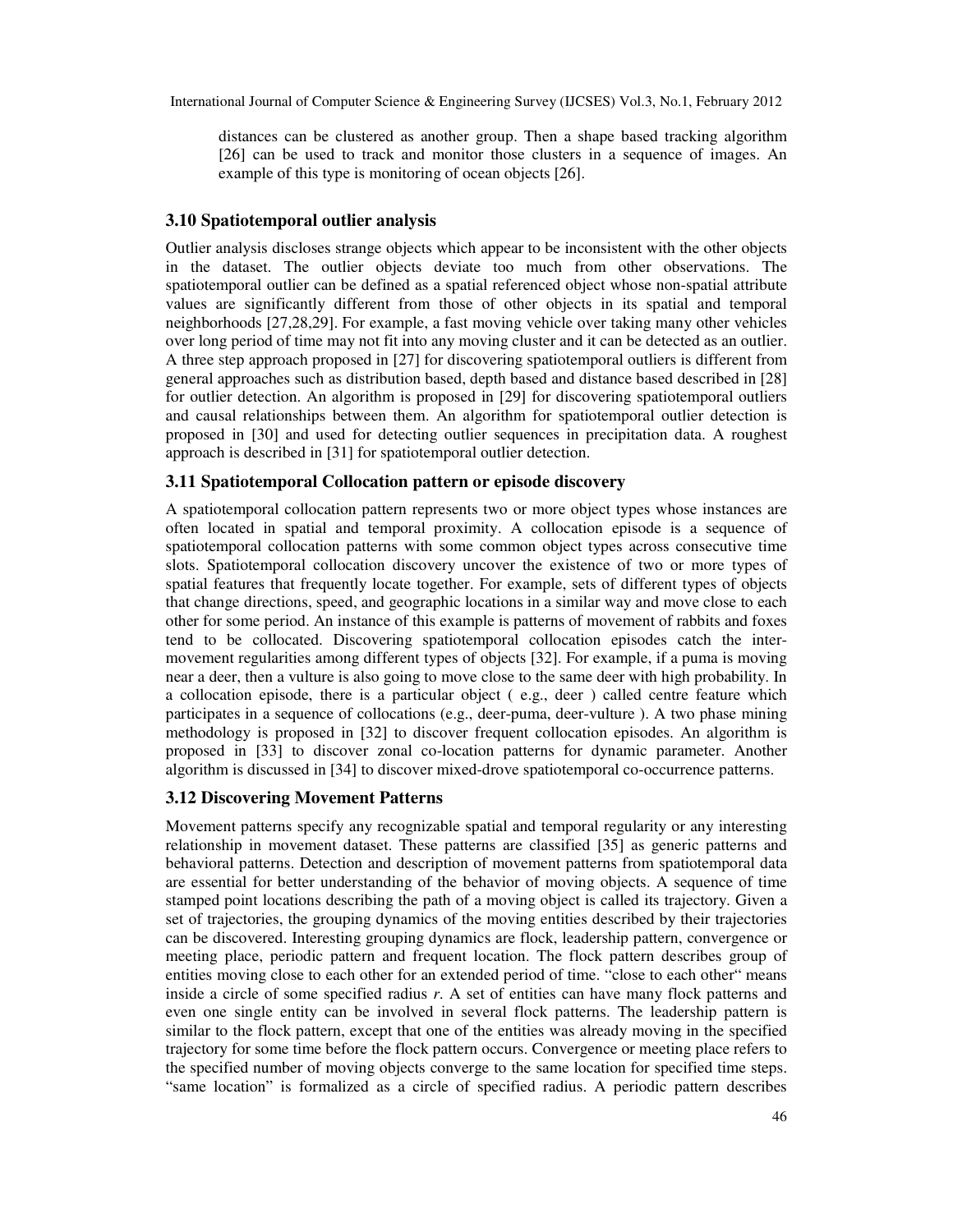behavior of an entity that shows the same spatiotemporal pattern with some periodicity. A frequent location refers to a frequently visited location which is a region where a single entity spends a lot of time. Approximation algorithms are described to compute flock, leadership and convergence in [36].

## **3.13 Cascading Spatiotemporal Pattern discovery**

Cascading spatiotemporal patterns discovery [37] from a Boolean spatiotemporal event types data set uncovers partially ordered subsets of event types whose instances are located together and occur serially. Spatiotemporal event types and their instances are different. For example, a cyclone is an event-type. It may occur at many different locations at various times. Each event instance is associated with a particular occurrence time and location. The ordering may be total if event instances have disjoint occurrence times. Otherwise, ordering is partial. An examples of CSTP are (i) Analysis of climate science datasets to reveal frequent occurrence of glacier melting, intense flooding with rainfall in some areas and drought in other areas after global warming. (ii) Discovering occurrence of events cyclone, heavy rainfall, strong winds, localized flooding, wind damage and power outage after hurricane warning as shown in figure.



CSTPs occurring after a hurricane warning [37]

CSTPs are useful in applications such as natural disaster planning and climate change. CSTP discovery poses many challenges like Neighborhood enumeration is computationally challenging because of many overlapping spatiotemporal neighborhoods, Exponential Candidate Space and lack of statistically meaningful metrics to quantify interestingness of the patterns.

## **4. SPATIOTEMPORAL DATA MINING SYSTEM REQUIREMENTS AND APPLICATIONS**

#### 4.1 **Spatiotemporal Database Structure**

Let the S be the space or geographic area for which spatiotemporal data is collected. Assume that S contains regions  $r1,r2,...,rn$  and each region intern have spatial objects ( point, line, polygon) o1,o2,…,ok at time t1. As time passes, different possible changes are

- 1. The location of the regions may change.
- 2. One region may split into two or more regions.
- 3. Two or more regions may merge in to one region.
- 4. The region may shrink or expand.
- 5. The objects in one region may move to some other region.
- 6. The shape of the objects may change.
- 7. The location of the object within the region may change.
- 8. Combinations of above.

The spatiotemporal database stores the spatial objects and the changes happening to them over a period of time at regular and/or irregular intervals.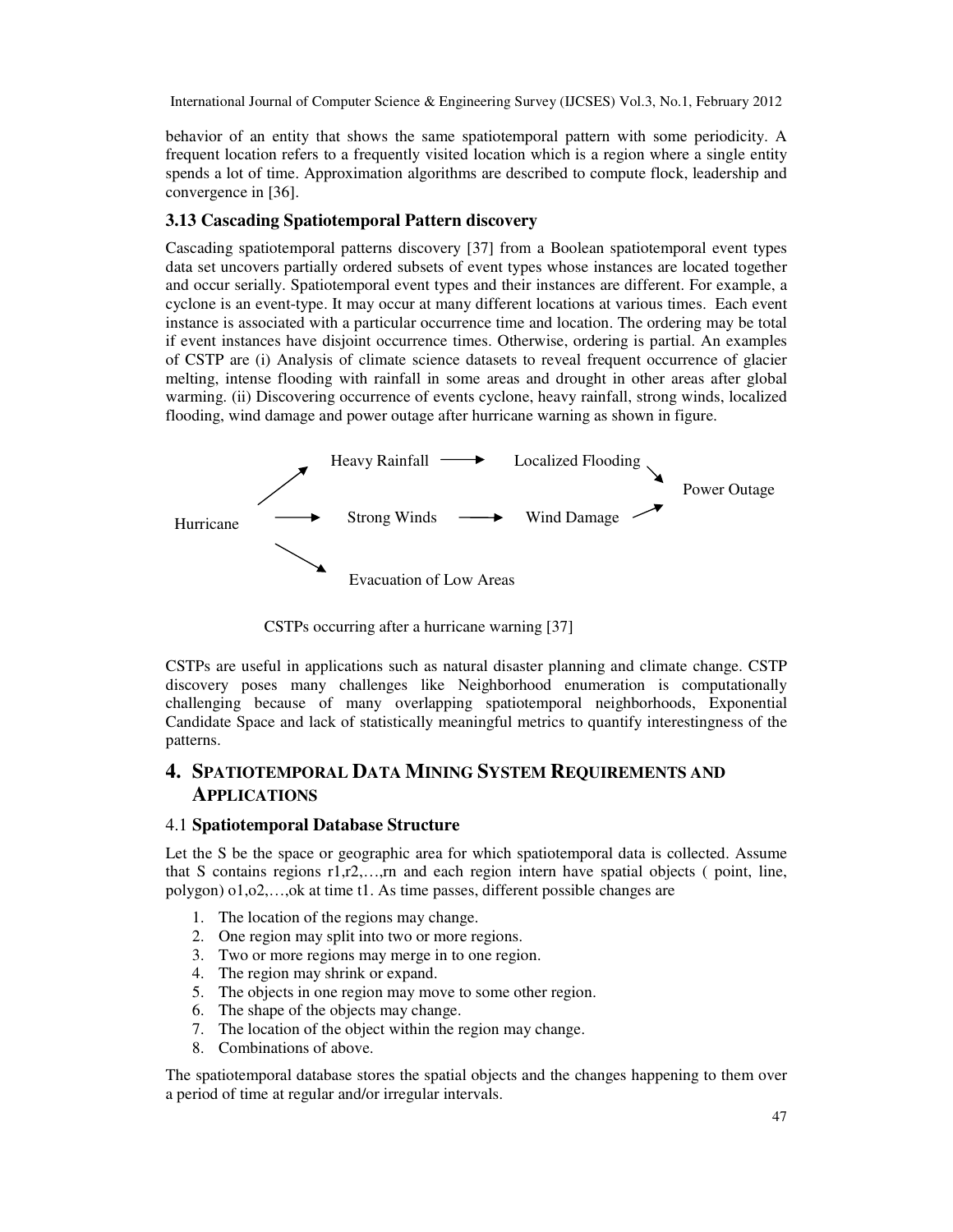#### **4.2 System Requirements**

- 1. Spatiotemporal data mining system should provide GUI based environment for user to specify various inputs related to task relevant data, kind of spatiotemporal task or knowledge to be discovered, interesting measures and threshold values applicable to the task and specifying method of visualization of discovered knowledge.
- 2. The system should push down the user inputs into data mining process as deep as possible to generate the knowledge efficiently.
- 3. The system should facilitate interactive analysis of data mining results.
- 4. Major challenge is research and development of scalable, computationally efficient data mining techniques.

Generic Framework for Spatiotemporal Data Mining System proposed in [38] and System architecture, object-oriented modeling, database design developed in [39] can be used as baseline and extended for different tasks of spatiotemporal knowledge discovery.

## **4.3 Applications**

Spatiotemporal database applications related to animal behavior, Traffic management and Agriculture Land Management are described briefly in this section. Some possible spatiotemporal data mining tasks for each application are also identified.

#### **4.3.1 Animal Behavior**

The S is the given forest area. This is divided in to different regions. Here the regions may not change their shape over a period of time. The animals are represented as point objects which move from one region to another region over a period of time. Different kinds of knowledge that can be discovered from this kind of spatiotemporal dataset are

- 1. Spatiotemporal Collocation patterns or episodes
- 2. Moving clusters
- 3. Spatiotemporal Outliers
- 4. Trajectory clusters
- 5. Prediction of forest fire [40]

#### **4.3.2 Traffic Management**

The S is the given city. Different regions are the different areas within S which are connected by routes. Each route can be represented as a poly-line object. The vehicles are represented as can be discovered from this kind of database is

- 1. Sources, Sinks, Stationary regions and thoroughfares.
- 2. Spatiotemporal Association rules.
- 3. Spatiotemporal Clusters.
- 4. Spatiotemporal outliers.

#### **4.3.3 Agriculture and Land Management**

Here S is the given agriculture area. This area may be divided into different land parcels owned by different people. Each region may have one or more sub-regions that representing different crop. These sub-regions can be represented as polygon objects whose characteristics may change over a period of time. The sub-regions with in a region maybe merged and split seasonally. The regions may got split or merge over a period of time due change of ownership or streams. Sometimes a flood which can be represented as polygon objects may overlap with the regions for different durations over a period of time. Different kinds of useful knowledge that can be discovered from this spatiotemporal database are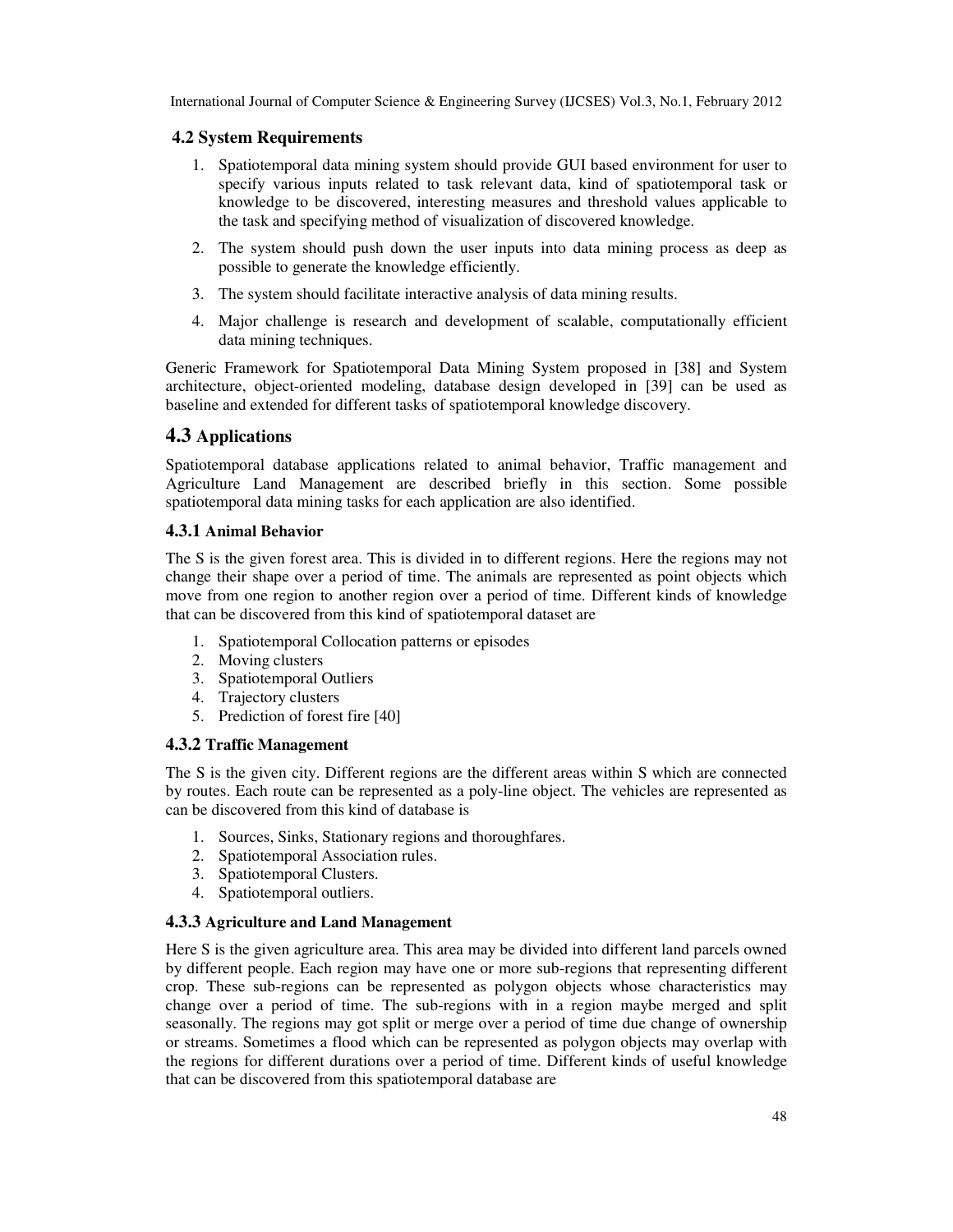- 1. Topological relationships among flood and land parcels.
- 2. Topological relationship patterns.
- 3. Hypothesis evaluation for crop rotation.
- 4. Spatiotemporal classification of land parcels.
- 5. Spatiotemporal Prediction models for crop yield.

Some other applications of spatiotemporal data mining are Sports Scene analysis, Environmental Monitoring and climate change [8], Monitoring Ocean objects. [26] and Rainfall prediction [41].

## **5 CONCLUSION**

The rapid growth of spatiotemporal datasets due to widespread use of sensor networks and location aware devices as well as domain specific features associated with such dynamic datasets demand research in spatiotemporal data mining tasks. Spatiotemporal data mining poses many challenges and also promising applications in various domains. It is still largely unexplored area of research. In this paper, significance of spatiotemporal data analysis and mining in different domains, issues and challenges related to representation, processing, analysis, mining and visualization are discussed. Nature of spatiotemporal data, how complex it is and need for scalable and efficient algorithms is also presented. Other issues described include the reason for poor performance of classical or traditional data mining algorithms, the need for extensions, and requirements for their change. Spatiotemporal data mining tasks such as multidimensional analysis, characterization, classification, clustering, association analysis and outlier analysis of spatiotemporal data are defined, reviewed and issues in addressing those tasks are discussed. Also concepts and issues in discovering collocation patterns, episodes, cascading spatiotemporal patterns, movement patterns, trends and topological relationships from spatiotemporal data sets are reviewed. Recent research in different spatiotemporal data mining tasks is reported. Spatiotemporal association rules have received some attention. More focus is on spatiotemporal clustering. Classification is still in its infancy. Co-location mining and outlier detection have been addressed. Applications of spatiotemporal data mining tasks in different domains are reported throughout the paper as examples. Spatiotemporal database structure and its application to different domains like animal behavior, traffic management and agriculture land management along with different kinds of knowledge discovery tasks applicable in each domain are discussed.

Future work involves

- Detailed requirements analysis and development of techniques for each of the spatiotemporal data mining tasks.
- Evaluation of the techniques with large datasets in different domains at multiple spatial and temporal granularities.
- Identifying quality measures specific to each of the spatiotemporal data mining tasks.

Future work requires interdisciplinary collaboration of data miners with researchers in different domains to evaluate data mining methods and the discovered results.

It is expected that integration of spatiotemporal data mining to digital earth [42] which can integrate information relating to the atmosphere, hydrosphere, lithosphere, and biosphere of the earth [43] is likely to gain importance in future. Multidimensional modeling, analysis and mining of spatiotemporal data plays a major role in realization of highlighted applications of digital earth related to global climate change, natural disaster prevention, new energy-source development, agriculture and food security, and urban planning and management [43, 44].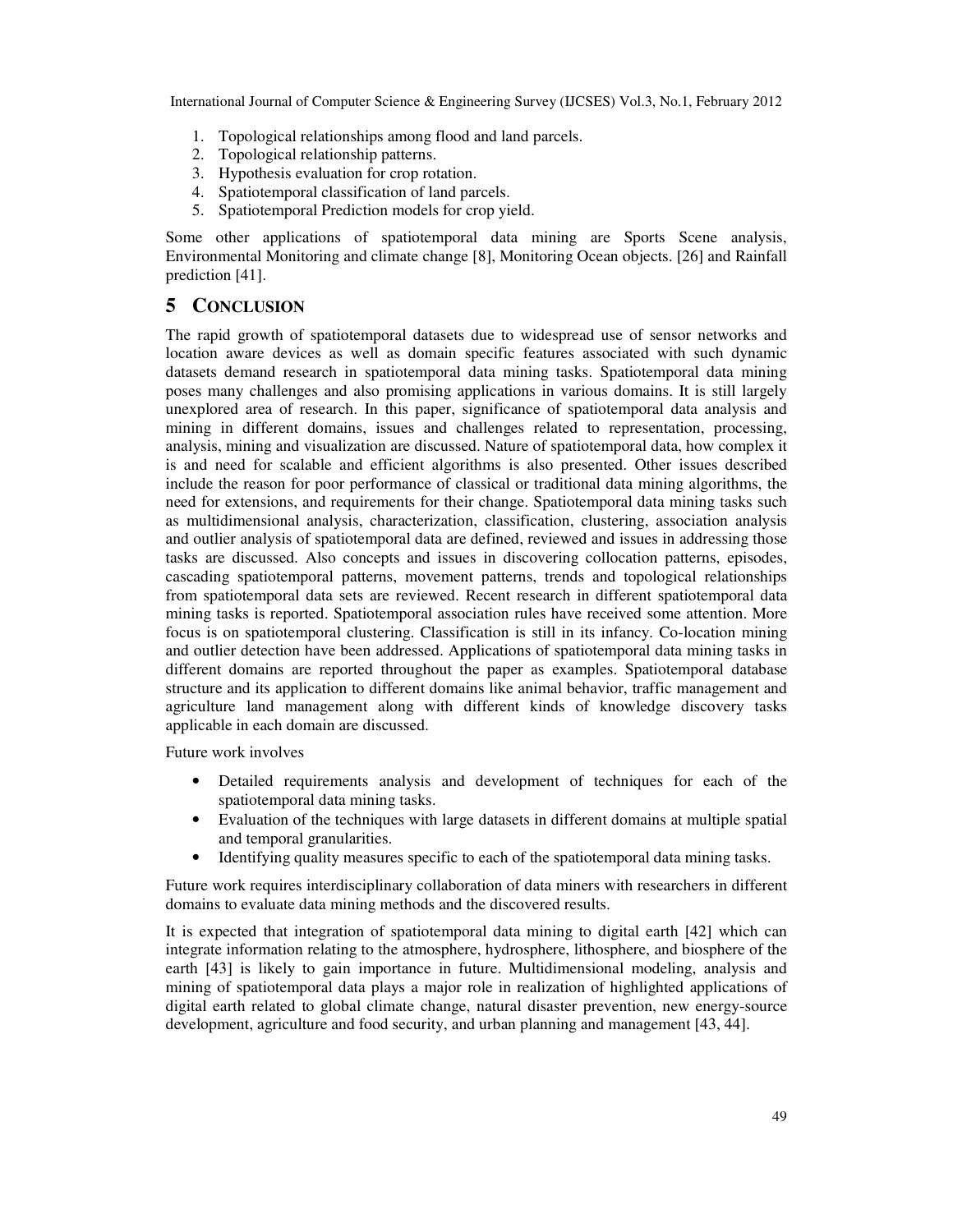#### **REFERENCES**

- [1]. Bogorny V & Shekhar S, (2010) "Spatial and Spatio-Temporal Data Mining", *IEEE 10th International Conference on Data Mining (ICDM)*, Sydney,NSW.
- [2]. K.Venkateswara Rao, Dr. A.Govardhan & Dr.K.V.Chalapati Rao, (2011) "Discovering Spatiotemporal Topological Relationships", *The second international workshop on Database Management Systems*, DMS-2011, July, Chennai, India, Springer Proceedings LNCS-CCIS 198.
- [3]. Gabriel Pestana etal, (2005) "Multidimensional Modeling based on spatial,Temporal and Spatio-Temporal Stereotypes", *ESRI International User Conference*, July, Sandiego, Califonia.
- [4]. Jiawei Han, (2003) "Mining Spatiotemporal Knowledge: Methodologies and Research Issues", A position paper, *KDV workshop*.
- [5]. Taher Omran & Maryvonne, (2005) "Multidimensional Structures Dedicated to Continuous Spatiotemporal Phenomena", *BNCOD 2005, LNCS 3567*, pp 29-40.
- [6]. Bruno De C. Leal et.al, (2011) " From Conceptual Modeling to Logical Representation of Trajectories in SGBDOR and DW Systems", *Journal of Information and Data Management*, Vol 2, No 3.
- [7]. Jia-Dong Ren, Jie Bao & Hui-Yu Huang, (2003) "Research on Spatio-Temporal Data Model and Related Mining", *Proceeding of the Second International Conference on Machine Learning and Cybernetics*, Xi'an, 2-5 November.
- [8]. Auroop R Ganguly & Karsten Steinhaeuser, (2008) "Data Mining for Climate Change and Impacts", *IEEE International conference on Data mining workshop*, ICDMW, 385-394, 15-19 Dec, Italy.
- [9]. Changbin Wu, (2011) "Detecting Spatio-Temporal Topological relationships between boundary lines of parcel", *International Conference on Remote sensing, Environment and Transportation Engineering*, Nanjing.
- [10]. K.Venkateswara Rao, Dr. A.Govardhan & Dr.K.V.Chalapati Rao, "Mining Topological Relationship Patterns from spatiotemporal Databases", *International Journal of Data Mining and Knowledge Management Process*, IJDKP, Accepted.
- [11]. Michael Mcguire, Vandana J & Aryya Gangopadhyay (2010) " Spatiotemporal Neighborhood discovery for sensor data", *In knowledge discovery from sensor data*, Vol 5840.
- [12]. J M Kang, S Shekar, M Henjum, P Novak & W Arnold, (2009) " Discovering Teleconnected Flow Anomalies : A Relationship Analysis of Spatiotemporal Dynamic Neighborhoods", *In Symposium of Spatial and Temporal Databases SSTD'09*, July 8-10, Aalborg, Denmark.
- [13]. Florian Verhein & Sanjay Chawla, (2005) "Mining Spatio-Temporal Association Ruls, Sources, Sinks, Stationary Regions and Thoroughfares in Object Mobility Databases", *Technical Report Number 574*, The University of Sydney.
- [14]. Bitner T, (2000) "Rough sets in Spatiotemporal data mining", *Proceedings of International workshop on Temporal, Spatial and Spatiotemporal Data Mining*, Lyon, France.
- [15]. M Ekram Azim et.al, (2011) " Detection of the Spatiotemporal Trends of Mercury in Lake Erie Fish Communities: A Bayesian Approach", *ACS Environmental Science & Technology*, 45(6).
- [16]. Derya Birant & Alp Kut, (2007) "ST-DBSCAN: An algorithm for clustering spatio-temporal data", *Data & Knowledge Engineering*, Volume 60, Issue 1, January, Pages 208-221.
- [17]. Manso J A, Times V C, Oliveira G, Alvares L & Bogorny V, (2010) "DB-SMoT: A Direction based Spatio-Temporal Clustering Method", *Fifth IEEE International Conference on intelligent Systems* IEEE IS 2010.
- [18]. Yan Huang, Cai Chen & Pinliang Dong, (2008) "Modeling Herds and Their Evolvements from Trajectory Data", *International Conference on Geographic Information Science*, GISCIENCE.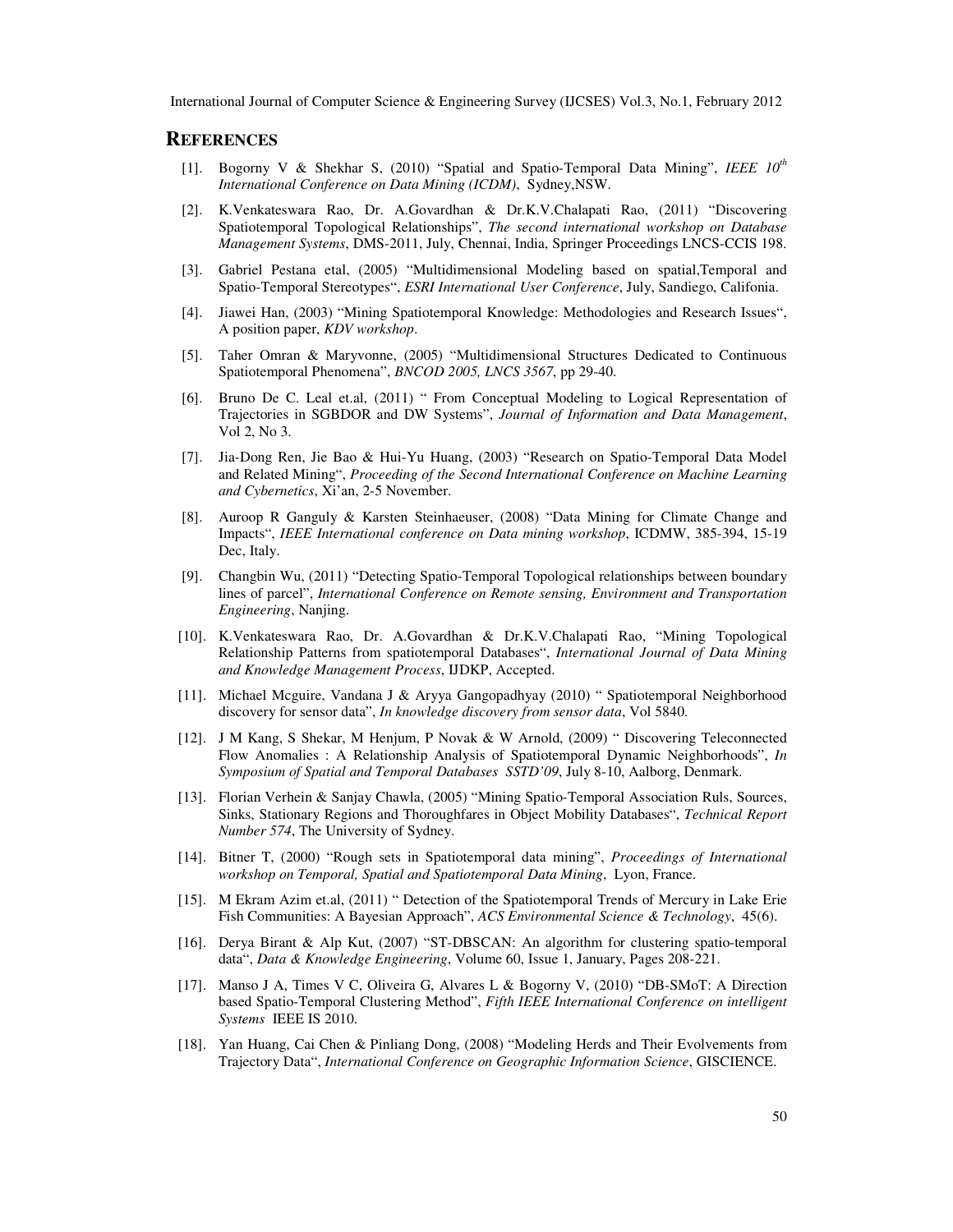- [19]. Roberto Trasarti, Fabio Pinelli & Mirco Nanni, (2011) "Mining Mobility User Profiles for Car Pooling", *KDD' 11,* August 21-24, San Diego, California, USA.
- [20]. Vieira M R, Frias Martinez V, Oliver N & Frias Martinez E, (2010) "Characterizing Dense Urban Areas from Mobile Phone-call Data: Discovery and Social Dynamics", *IEEE Second International Conference on Social Computing*, Minneapolis, MN.
- [21]. Panos Kalnis, Nikos Mamoulis & Spiridon Bakirans, (2005) "On Discovering Moving Clusters in Spatio-temporal Data", *Advances in Spatial and Temporal Databases*, Springer Link, Volume 36/33/2005, p364-381.
- [22]. Zhenhui Li, Bolin Ding, Jiawei Han & Roland Kays, (2010) "Swarm: Mining Relaxed Temporal Moving Object Clusters", *36th international Conference on Very Large Data Bases*, September 13-17, Singapore.
- [23]. Susanta Satpathy, Lokesh Sharma, Ajaya K Akasapu & Netreshwari Sharma, (2011) "Towards Mining Approaches for Trajectory Data*", International Journal of Advances in Science and Technology*, Vol. 2, No.3.
- [24]. J.G Lee, J. Han & K. Y Whang, (2007) "Trajectory Clustering: A partition and group framework", *In SIGMOD*.
- [25]. Kharrat A, Zeitouni k, Sandupopa I & Faiz S, (2009) "Characterizing Traffic Density and its evolution through moving object trajectories", *Fifth international conference on signal-Image Technology and internet based systems(SITIS*), Marrakesh.
- [26]. Yang Cai et al, (2006) "Spatiotemporal Data Mining for Monitoring Ocean Objects", *Proceedings of NASA Data Mining* WJPL.
- [27]. Derya Birant & Alp Kut, (2006) "Spatio-Temporal Outlier Detection in Large Databases", *Journal of Computing and Information Technology*, Vol. 14, No. 4, 291-297.
- [28]. Tao Cheng & Zhlin Li, (2006) "A Multiscale Approach to Detect Spatio-Temporal Outliers", *Transactions in GIS*, 10(2),253-263.
- [29]. Wei Liu, Yu Zheng, Sanjay Chawla, Jing Yuan & Xing Xie, (2011) "Discovering Spatio-Temporal Causal Interactions in Traffic Data Streams", *KDD'11*, August 21-24, San Diego, California, USA.
- [30]. Elizabeth Wu, Wei Liu & Sanjay Chawla, (2010) "Spatio-temporal outlier Detection in Precipitation Data", *Knowledge discovery from sensor data*, Volume 5840, pp 115-133.
- [31]. Alepsia Albanese, Sankar K Pal & Alfredo Petrosino, (2011) "A rough set approach to spatiotemporal outlier detection", *Proceedings of 9th international conference on Fuzzy logic and applications*, Springer-verilog, LNCS Volume 6857, pp 67-74.
- [32]. Huiping Cao, Nikos Mamoulis & David W. Cheung, (2006) "Discovery of Collocation Episodes in Spatiotemporal Data", 6<sup>th</sup> International Conference on Data Mining, ICDM, p823-827, December, Hongkong.
- [33]. M Celik, J M Kang & S Shekar, (2007) "Zonal Co-location pattern discovery with dynamic parameters", *In proceedings of 7th IEEE international conference on data mining* (ICDM), Omaha, Nebraska.
- [34]. M Celik, S Shekar, J Rogers & J Shine, (2008) "Mining Mixed-drove Spatio-Temporal Co-Occurrence Patterns", *IEEE Transactions on Knowledge and Data Engineering*, 20(10):1322- 1335.
- [35]. Somayeh Dodge, Robert Weibel et al, (2008) "Towards a Taxonomy of Movement Patterns", *Information Visualization* (2008) 7, 240-252.
- [36]. Joachim Gudmundsson etal, (2004) "Efficient Detection of Motion Patterns in Spatio-Temporal Data Sets", *GIS'04*, November 12-13, Washington, DC, USA.